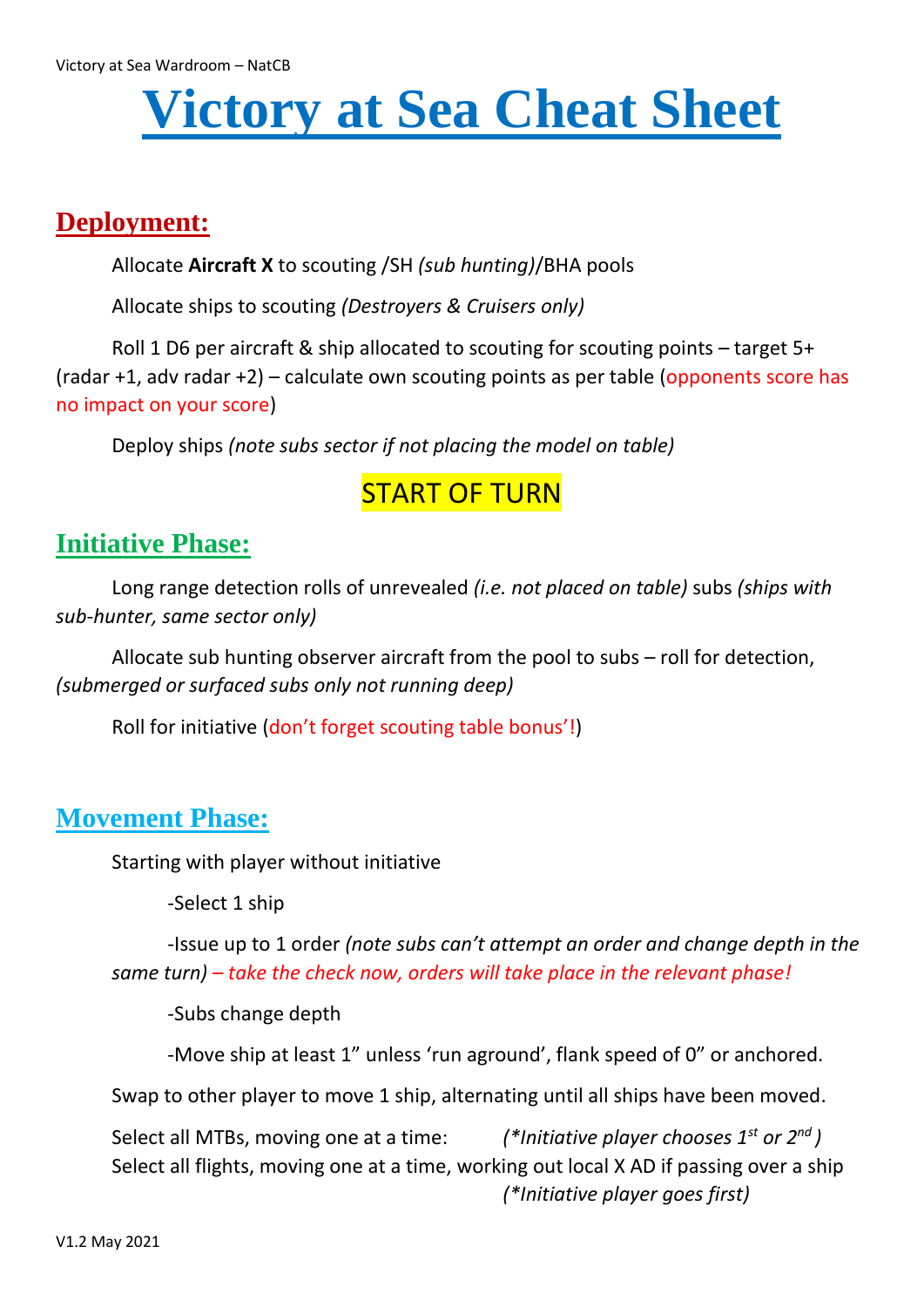Victory at Sea Wardroom – NatCB *Subs may attempt to 'crash dive' and change to submerged if any enemy ship or flight comes within 10" whilst on the surface by making a crew quality check (4+)*

Place unrevealed subs on the table anywhere within their current sector.

# **Gunnery Phase:**

All in range AA batteries *(Does not including light guns with DP)* fire at Flights Or MTBs – if multiple then alternate starting with initiative player. *Note each flight is an individual target and is rolled for separately – allocate AD before rolling.*

Starting with player with initiative *(unless playing night rules – then they can choose to go 2nd)*

Select 1 ship – All flights count as a single ship, all MTBs count as a single ship

Roll for detection if required.

Declare targets for weapon systems / number of AD used for torpedoes Allocate BHA Observer plane if needed - *Zero Targets is an option, but the ship still counts as having fired. Note each flight is an individual target as rolled for separately.*

Engaged flights carryout dogfight rolls.

## **End Phase:**

Starting with initiative player

Select ship: Roll for damage control of Critical Effects *(1-4 is a failure. 5 lower one step on table, 6 lower two steps or one step in two areas. 'All Hands on Deck' order passes on a 4+ [4 gets one step, 5&6 gets two steps]) Note some effects cant be repaired.*

Roll for escalation of Critical Effects (4+) if Applicable.

Undetected subs running deep may escape (*remove model from table noting sector*)

Roll for returning scouting ships – target score 6. *If met ship available to enter the board from a random edge next movement phase.*

Remove un-needed tokens, return BHA & SH observer flights to their own pools.

# END OF TURN, RETURN to START OF TURN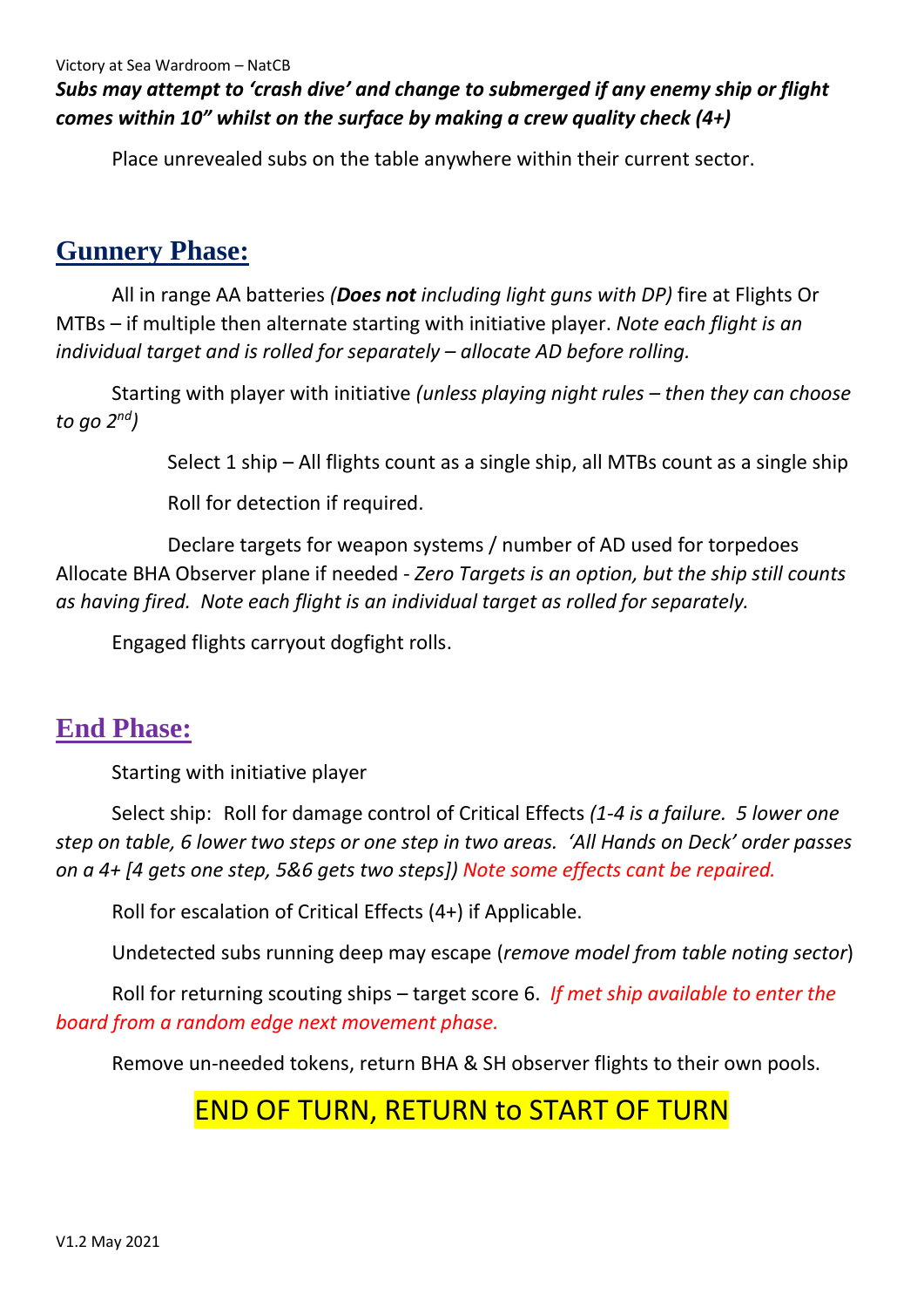# **Gunnery Phase Modifiers**

To hit, D6 + Modifiers must equal or better target score.

## **Attacker is a ship:**

## **Beyond Horizon Attacks**

Target must be stationary & have a BHA Observer assigned: Target 6+, No modifiers

#### **Target is a ship, Target of 4+**

**Range – one of:** Point Blank +1 *(main guns: only if target is BB, CV, CC or Civilian type)*

Short range: 0

Long Range: -1

Extreme Range -2

Target is a Destroyer or Submarine *(on surface):* -1

Target moving more than 6": -1 *(unless weapon system is AA or light guns OR has the Fast-Track Trait)*

Weapon system is Torpedo: -2

'Evade!' Or 'All Hands on Deck' order issued in movement phase to firing ship: -1

Night rules (negated by spotlights & Starshells): -1

Bad Weather: -1

Advance Radar Guided: -1

Target Stationary: +1

Firing Model is a Shore Battery: +1

Large Silhouette *(firing ship in targets port or starboard arc)*: +1

## **Target is a Submerged Sub, Target of 5+:**

Only targetable by Depth Charges or Hedgehogs /squids

#### **Target is a Flight: target score 6:**

Only light guns with DP Trait & AA Batteries may target flights.

V1.2 May 2021